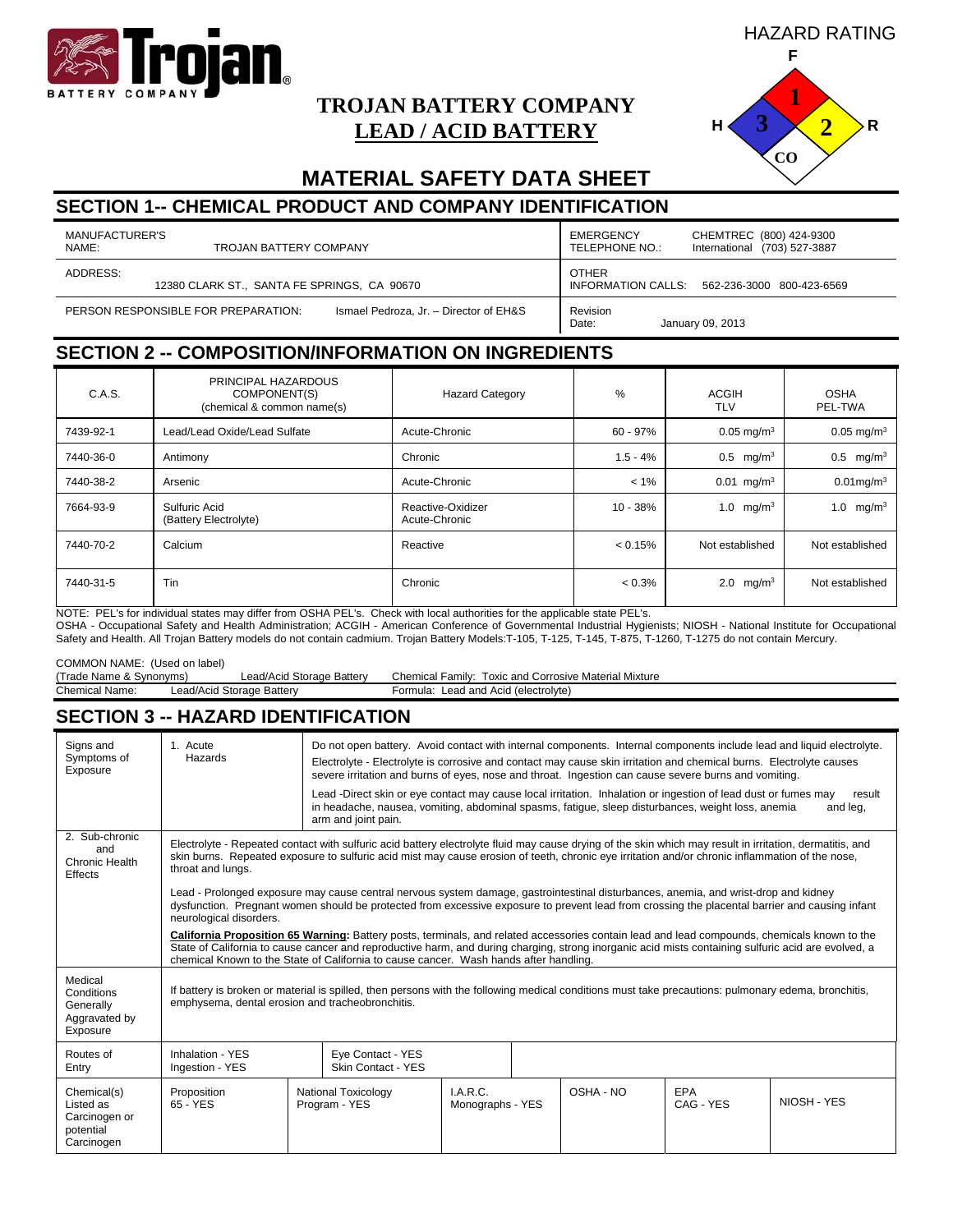# **SECTION 4 -- FIRST AID MEASURES**

| Emergency and<br>First Aid<br>Procedures | Contact with internal components if battery is opened, broken or spilled.                                                                                   |  |  |  |  |  |  |  |
|------------------------------------------|-------------------------------------------------------------------------------------------------------------------------------------------------------------|--|--|--|--|--|--|--|
| Inhalation                               | Remove to fresh air and provide medical oxygen/CPR if needed. Obtain medical attention.                                                                     |  |  |  |  |  |  |  |
| 2. Eyes                                  | Immediately flush with water for at least 15 minutes, hold eyelids open. Obtain medical attention.                                                          |  |  |  |  |  |  |  |
| 3. Skin                                  | Flush contacted area with large amounts of water for at least 15 minutes. Remove contaminated clothing and obtain medical attention if necessary.           |  |  |  |  |  |  |  |
| 4. Ingestion                             | Do not induce vomiting. If conscious drink large amounts of water/milk. Obtain medical attention. Never give anything by mouth to an unconscious<br>person. |  |  |  |  |  |  |  |

# **SECTION 5 - FIREFIGHTING MEASURES**

| Flash<br>Point                                                                                                                                                                                                                                                                                                                                                                                                                                                                                                                                                                                                                                                                                                                                    | Not<br>Applicable | Flammable Limits<br>in Air % by Volume<br>(When charging)                                                                                                                                                                                                                                                                                                                                                                                                              | Hydrogen<br>(H <sub>2</sub> ) | Lower<br>$4.1\%$ | Upper<br>74.2% | Extinguisher<br>Media | Class ABC.<br>CO <sub>2</sub> Halon | Auto-Ignition<br>Temperature | Polypropylene<br>$675^\circ$ F |
|---------------------------------------------------------------------------------------------------------------------------------------------------------------------------------------------------------------------------------------------------------------------------------------------------------------------------------------------------------------------------------------------------------------------------------------------------------------------------------------------------------------------------------------------------------------------------------------------------------------------------------------------------------------------------------------------------------------------------------------------------|-------------------|------------------------------------------------------------------------------------------------------------------------------------------------------------------------------------------------------------------------------------------------------------------------------------------------------------------------------------------------------------------------------------------------------------------------------------------------------------------------|-------------------------------|------------------|----------------|-----------------------|-------------------------------------|------------------------------|--------------------------------|
| <b>Special Fire</b><br>Fighting<br>Procedures                                                                                                                                                                                                                                                                                                                                                                                                                                                                                                                                                                                                                                                                                                     |                   | Lead-acid batteries do not burn or burn with difficulty. Do not use water on fires where molten metal is present. Extinguish fire with agent<br>suitable for surrounding combustible materials. Cool exterior of battery if exposed to fire to prevent rupture. The acid mist and vapors<br>generated by heat or fire are corrosive. Use NIOSH approved self-contained breathing apparatus (SCBA) and full protective equipment<br>operated in positive-pressure mode. |                               |                  |                |                       |                                     |                              |                                |
| Hydrogen gas and sulfuric acid vapors are generated upon overcharge and polypropylene case failure. Ventilate charging areas as per<br>Unusual Fire and<br>ACGIH Industrial Ventilation: A Manual of Recommended Practice and National Fire Code, 1980 Vol. 1, P. 12, B-9, 10. Hydrogen gas may be<br><b>Explosion Hazards</b><br>flammable or explosive when mixed with air, oxygen, chlorine. Avoid open flames/sparks/other sources of ignition near battery. To avoid risk<br>of fire or explosion, keep sparks or other sources of ignition away from batteries and do not allow metallic materials to simultaneously contact<br>negative and positive terminals of cells and batteries. SULFURIC ACID REACTS VIOLENTLY WITH WATER/ORGANICS. |                   |                                                                                                                                                                                                                                                                                                                                                                                                                                                                        |                               |                  |                |                       |                                     |                              |                                |

### **SECTION 6 -- ACCIDENTAL RELEASE MEASURES**

**Procedures for Cleanup:** Stop release, if possible. Avoid contact with any spilled material. Contain spill, isolate hazard area, and deny entry. Limit site access to emergency responders. Neutralize with sodium bicarbonate, soda ash, lime or other neutralizing agent. Place battery in suitable container for disposal. Dispose of contaminated material in accordance with applicable local, state and federal regulations. Sodium bicarbonate, soda ash, sand, lime or other neutralizing agent should be kept on-site for spill remediation.

Personal Precautions: Acid resistant aprons, boots and protective clothing. ANSI approved safety glasses with side shields/face shield recommended. Ventilate enclosed areas

**Environmental Precautions:** Lead and its compounds and sulfuric acid can pose a severe threat to the environment. Contamination of water, soil, and air should be prevented.

# **SECTION 7 -- HANDLING AND STORAGE**

| Precautions to be Taken<br>in Handling and Storage | Keep away from flames during and immediately after charging. Combustion or overcharging may create or liberate toxic and<br>hazardous gases and liquids including hydrogen, sulfuric acid mist, sulfur dioxide, sulfur trioxide, stibine, arsine and sulfuric acid.<br>Store batteries in cool, dry, well ventilated area. Do not short circuit battery terminals, or remove vent caps during storage or<br>recharging. Protect battery from physical damage. |
|----------------------------------------------------|---------------------------------------------------------------------------------------------------------------------------------------------------------------------------------------------------------------------------------------------------------------------------------------------------------------------------------------------------------------------------------------------------------------------------------------------------------------|
| Other<br>Precautions                               | GOOD PERSONAL HYGIENE AND WORK PRACTICES ARE MANDATORY. Refrain from eating, drinking or smoking in work<br>areas. Thoroughly wash hands, face, neck, and arms before eating, drinking or smoking. Launder soiled clothing before reuse.<br>Emptied batteries contain hazardous sulfuric acid residue.                                                                                                                                                        |

# **SECTION 8 -- EXPOSURE CONTROLS AND PERSONAL PROTECTION**

| Respiratory<br>Protection<br>(Specify Type)  | Acid/gas NIOSH approved respirator is required when the PEL is exceeded or employee experiences respiratory irritation. When exposure levels<br>are unknown or when firefighting, wear a self-contained breathing apparatus with a full face piece operated in a positive pressure mode.                                                                                              |                |  |                       |                                                                         |                      |                                                                              |  |  |
|----------------------------------------------|---------------------------------------------------------------------------------------------------------------------------------------------------------------------------------------------------------------------------------------------------------------------------------------------------------------------------------------------------------------------------------------|----------------|--|-----------------------|-------------------------------------------------------------------------|----------------------|------------------------------------------------------------------------------|--|--|
| Ventilation                                  | Must be provided when<br>charging in an enclosed<br>area. Change air every 15<br>min.                                                                                                                                                                                                                                                                                                 | Local Exhaust  |  | When PEL is exceeded. |                                                                         | Mechanical (General) | Normal mechanical ventilation<br>recommended for stationary<br>applications. |  |  |
| <b>Protective Gloves</b>                     | Wear rubber or plastic acid resistant<br>gloves with elbow length gauntlet<br>when filling batteries.                                                                                                                                                                                                                                                                                 | Eye Protection |  | Safety goggles.       | ANSI approved safety glasses with side shields/face shield recommended. |                      |                                                                              |  |  |
| Other Protective<br>Clothing or<br>Equipment | Ventilation as described in the Industrial Ventilation Manual produced by the American Conference of Governmental Industrial Hygienists, shall<br>be provided in areas where exposures are above the PEL or TLV specified by OSHA or other local, state and federal regulations.<br>Acid-resistant rubber or plastic apron, boots and protective clothing. Safety shower and eyewash. |                |  |                       |                                                                         |                      |                                                                              |  |  |

# **SECTION 9 -- PHYSICAL AND CHEMICAL PROPERTIES**

| Boiling<br>Point                  | Electrolyte<br>Approx. 235° F                                                                                                                                                |                   | Vapor<br>Pressure | Electrolyte 1 mm<br>Hg @ 145.8° F |                        | Specific<br>Gravity                                            | Electrolyte $(H_2 0 = 1)$<br>1.250 - 1.320 pH $<$ 2 |                     | Melting<br>Point | Polypropylene<br>$< 320^{\circ}$ F |
|-----------------------------------|------------------------------------------------------------------------------------------------------------------------------------------------------------------------------|-------------------|-------------------|-----------------------------------|------------------------|----------------------------------------------------------------|-----------------------------------------------------|---------------------|------------------|------------------------------------|
| Percent Volatile<br>by Volume (%) |                                                                                                                                                                              | Not<br>Applicable |                   | Vapor<br>Density                  |                        | Hydrogen $(Air = 1) : 0.069$<br>Electrolyte (Air = $1$ ) : 3.4 | At STP                                              | Evaporation<br>Rate |                  | Not<br>Applicable                  |
| Solubility<br>in Water            | Electrolyte: 100% Soluble                                                                                                                                                    |                   |                   |                                   | Reactivity<br>in Water | Electrolyte - water reactive (1)                               |                                                     |                     |                  |                                    |
| Appearance<br>and Odor            | Battery: Polypropylene or hard rubber case, solid.<br>Lead: Gray, metallic, solid<br>Electrolyte: Liquid, colorless, oily fluid; nuisance odor when hot or charging battery. |                   |                   |                                   |                        |                                                                |                                                     |                     |                  |                                    |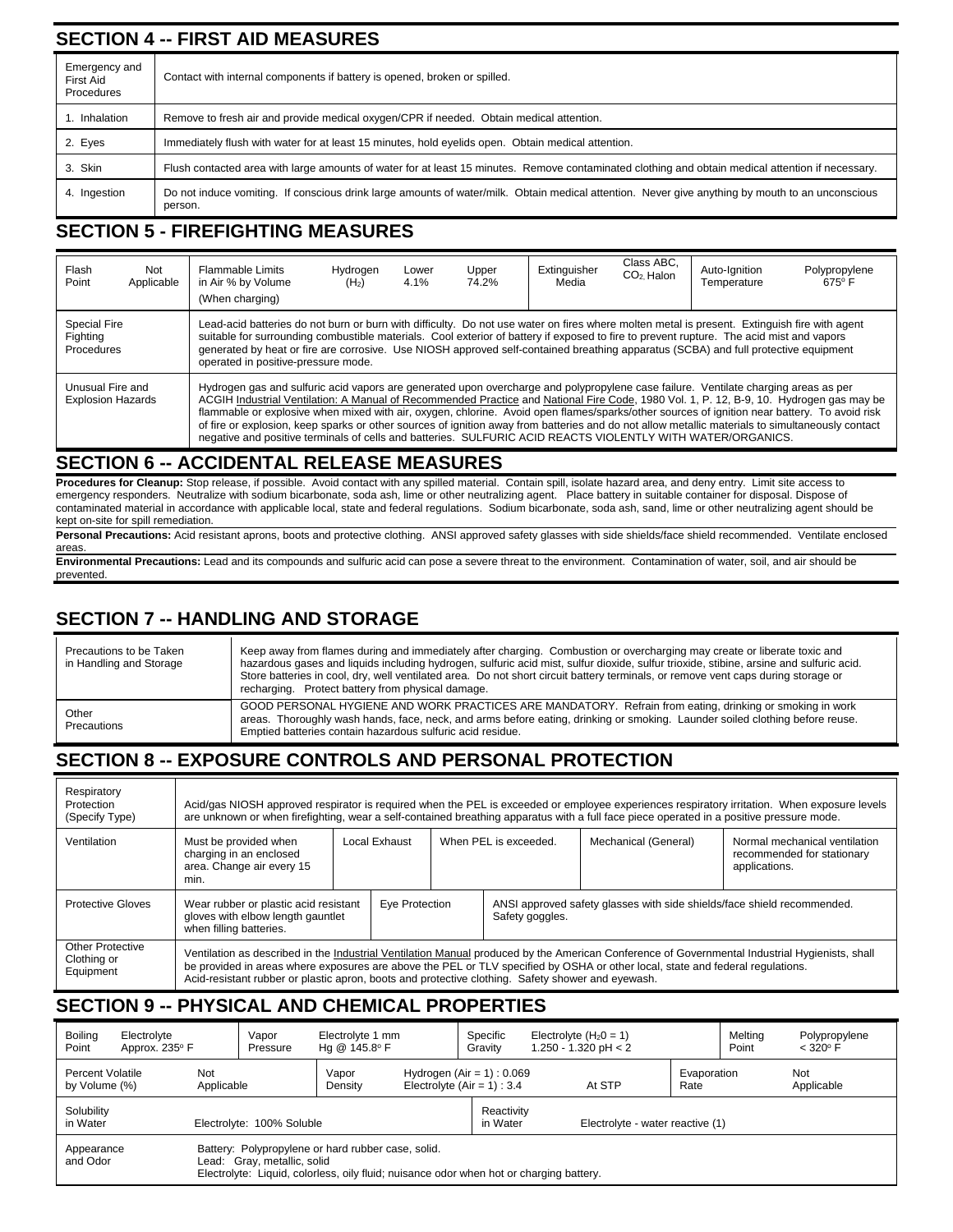# **SECTION 10 -- STABILITY AND REACTIVITY**

| Stability                                                                                  | Unstable<br>Stable                                                                                                                                                                                                                                                                    | ⊠ |                                                                    | Conditions<br>to Avoid | High temperatures - cases decompose at <320°F.<br>Avoid overcharging and smoking, or sparks near battery surface and rapid overcharge. |  |  |  |
|--------------------------------------------------------------------------------------------|---------------------------------------------------------------------------------------------------------------------------------------------------------------------------------------------------------------------------------------------------------------------------------------|---|--------------------------------------------------------------------|------------------------|----------------------------------------------------------------------------------------------------------------------------------------|--|--|--|
| Incompatibility<br>(Materials to Avoid)                                                    |                                                                                                                                                                                                                                                                                       |   | Sparks, Open flames, Keep battery case away from strong oxidizers. |                        |                                                                                                                                        |  |  |  |
| Hazardous                                                                                  | An explosive hydrogen/oxygen mixture within the battery may occur during charging. Combustion can produce carbon dioxide ( $CO2$ ) and<br>carbon monoxide (CO). Molten metals produce fumes and/or vapor that may be toxic or respiratory irritants.<br><b>Decomposition Products</b> |   |                                                                    |                        |                                                                                                                                        |  |  |  |
| May Occur<br>Hazardous<br>□<br>Will Not Occur<br>⊠<br>Polymerization<br>Do not overcharge. |                                                                                                                                                                                                                                                                                       |   |                                                                    |                        |                                                                                                                                        |  |  |  |

## **SECTION 11 -- TOXICOLOGICAL INFORMATION**

**GENERAL:** The primary routes of exposure to lead are ingestion or inhalation of dust and fumes.

#### **ACUTE:**

**INGESTION/INHALATION:** Exposure to lead and its compounds may cause headache, nausea, vomiting, abdominal spasms, fatigue, sleep disturbances, weight loss, anemia, and pain in the legs, arms and joints. Kidney damage, as well as anemia, can occur from acute exposure.

#### **CHRONIC:**

**INHALATION/INGESTION:** Prolonged exposure to lead and its compounds may produce many of the symptoms of short-term exposure and may also cause central nervous system damage, gastrointestinal disturbances, anemia, and wrist drop. Symptoms of central nervous system damage include fatigue, headaches, tremors, hypertension, hallucinations, convulsions and delirium. Kidney dysfunction and possible injury has also been associated with chronic lead poisoning. Chronic over-exposure to lead has been implicated as a causative agent for the impairment of male and female reproductive capacity, but there is, at present, no substantiation of the implication. Pregnant women should be protected from excessive exposure. Lead can cross the placental barrier and unborn children may suffer neurological damage or developmental problems due to excessive lead exposure in pregnant women.

## **SECTION 12 -- ECOLOGICAL INFORMATION**

In most surface water and groundwater, lead forms compounds with anions such as hydroxides, carbonates, sulfates, and phosphates and precipitates out of the water column. Lead may occur as sorbed ions or surface coatings on sediment mineral particles or may be carried in colloidal particles in surface water. Most lead is strongly retained in soil, resulting in little mobility. Lead may be immobilized by ion exchange with hydrous oxides or clays or by chelation with humic or fulvic acids in the soil. Lead (when in the dissolved phase) is bio-accumulated by plants and animals, both aquatic and terrestrial.

# **SECTION 13 -- DISPOSAL CONSIDERATIONS**



Lead-acid batteries are completely recyclable. Return whole scrap batteries to distributor, manufacturer or lead smelter for recycling. For information on returning batteries to Trojan Battery Company for recycling call 800-423-6569. For neutralized spills, place residue in acid-resistant containers with sorbent material, sand or earth and dispose of in accordance with local, state and federal regulations for acid and lead compounds. Contact local and/or state environmental officials regarding disposal information.

# **SECTION 14 -- TRANSPORT INFORMATION**

U.S. DOT PROPER SHIPPING NAME: **UN2794,** Batteries, wet, filled with acid, electric storage

U.S. DOT HAZARD CLASS: 8

U.S. DOT ID NUMBER: UN 2794

U.S. DOT PACKING GROUP: III

U.S. DOT LABEL: Corrosive

IMO PROPER SHIPPING NAME: **UN2794**, Batteries, wet, filled with acid IMO U.N. CLASS: 8 IMO U.N. NUMBER: UN 2794 IMO PACKING GROUP: III IMO LABEL: Corrosive IMO VESSEL STOWAGE: A

IATA PROPER SHIPPING NAME: **UN2794,** Batteries, wet, filled with acid IATA U.N. CLASS: 8 IATA U.N. NUMBER: UN 2794 IATA PACKING GROUP: III IATA LABEL: Corrosive

## **SECTION 15 -- REGULATORY INFORMATION**

U.S. Hazardous Under Hazard Communication Standard: Lead - YES

 Sulfuric Acid - YES Antimony - YES Arsenic - YES

CERCLA Section 304 Hazardous Substances: Lead – YES RQ: NA\*

Sulfuric Acid – YES RQ: 1000 pounds